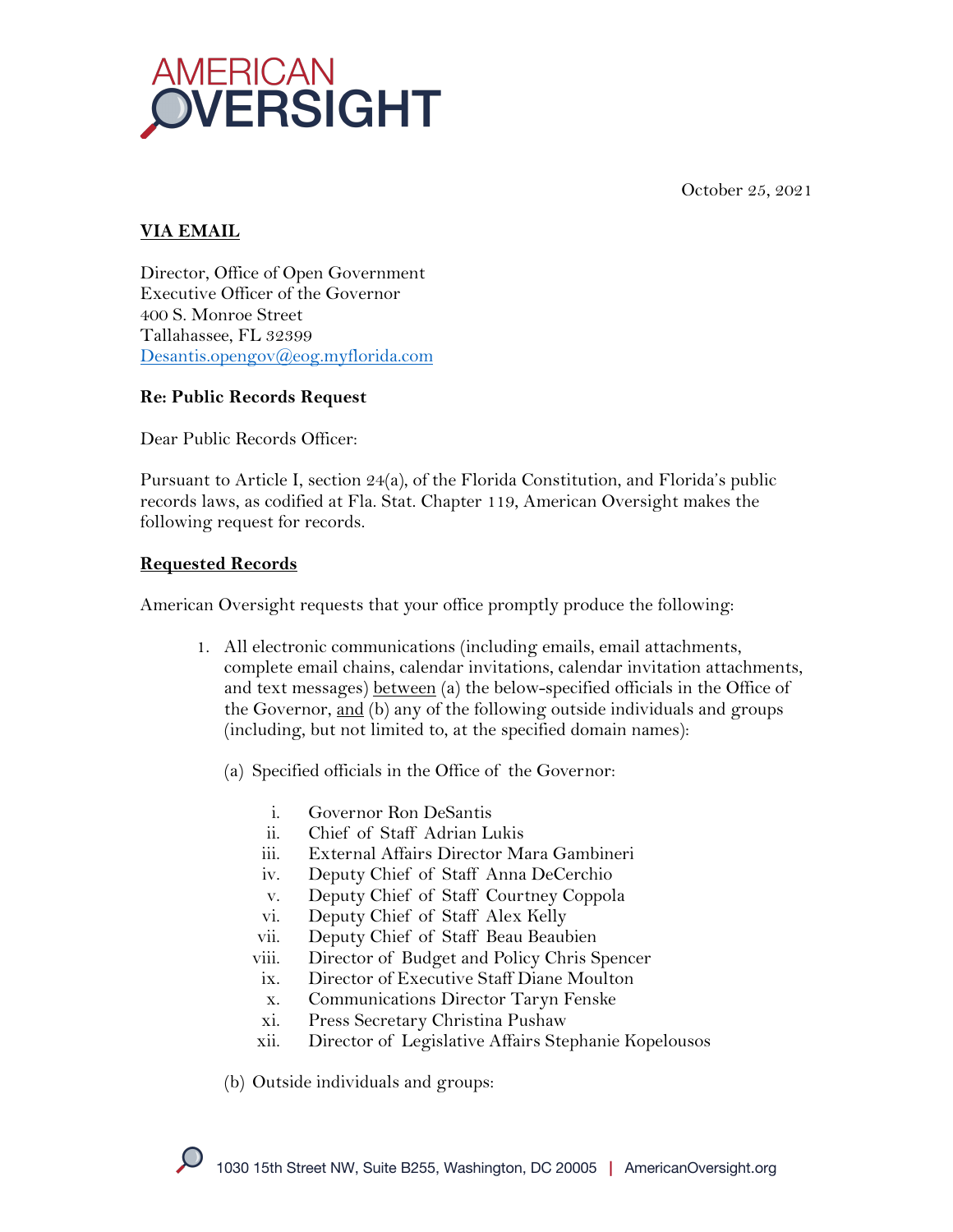- i. Alliance Defending Freedom (adflegal.org, adfmedia.org)
- ii. America First Legal (aflegal.org)
- iii. American Family Association (afa.net)
- iv. Americans United for Life (aul.org)
- v. Charlotte Lozier Institute (lozierinstitute.org)
- vi. Concerned Women for America (cwfa.org, concernedwomen.org)
- vii. David Daleiden
- viii. Family Research Council and Family Research Council Action (frc.org; frcaction.org)
- ix. First Liberty (firstliberty.org)
- x. FreedomWorks (freedomworks.org)
- xi. GOP (gop.com, rnchq.com, msgop.org)
- xii. Hacker Stephens LLP (hackerstephens.com)
- xiii. Heritage Foundation and Heritage Action for America (heritage.org, heritageaction.com)
- xiv. Home School Legal Defense Association (hslda.org)
- xv. Human Coalition and Human Coalition Action (hucoaction.org, humancoalition.org)
- xvi. Independent Women's Forum (iwf.org)
- xvii. James Bopp, Jr. (bopplaw.com)
- xviii. Janet Porter and Faith to Action (f2a.org)
- xix. Jonathan Mitchell (jonathan@mitchell.law)
- xx. Liberty Counsel (lc.org)
- xxi. Life Legal Defense Foundation (lldf.org)
- xxii. Live Action (liveaction.org)
- xxiii. March for Life and March for Life Action (marchforlife.org, marchforlifeaction.org)
- xxiv. Mark Crutcher and Life Dynamics (lifedynamics.com)
- xxv. National Association of Christian Lawmakers (christianlawmakers.com)
- xxvi. National Pro-Life Alliance (prolifealliance.com)
- xxvii. National Right to Life Committee (nrlc.org)
- xxviii. Personhood Alliance (personhood.org)
- xxix. Pro-Life Action League (prolifeaction.org)
- xxx. Students for Life (studentsforlife.org)
- xxxi. Susan B. Anthony List (sba-list.org)
- xxxii. Thomas More Society (thomasmoresociety.org)
- xxxiii. Troy Newman, Cheryl Sullenger, and Operation Rescue (operationrescue.org)
- xxxiv. Florida Right to Life (frtl.org)
- 2. All electronic communications (including emails, email attachments, complete email chains, calendar invitations, calendar invitation attachments, and text messages) sent by the specified officials listed above in section 1(a), containing any of the following key terms:
	- a. SB8
	- b. "SB 8"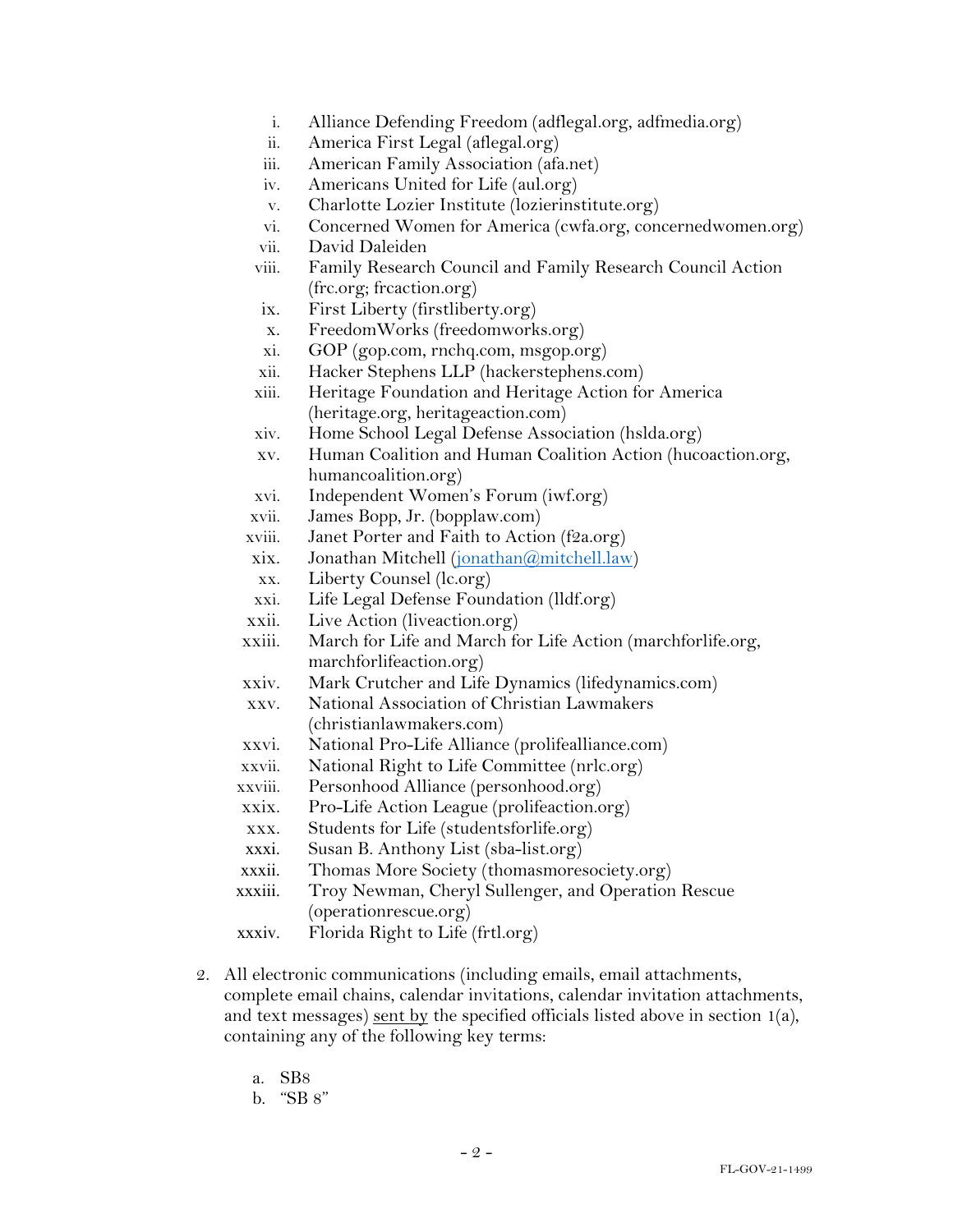- c. "S.B. 8"
- d. "Heartbeat bill"
- e. "Heartbeat act"
- f. "Whole Woman's Health"
- g. Waskom
- h. Dixon
- i. Roe
- j. Abortion
- k. "Pro life"
- l. "Pro-life"
- m. "Right to Life"
- n. Unborn
- o. "Gestational Age"
- p. Dobbs
- q. "Planned Parenthood"

In an effort to accommodate the Office of the Governor and reduce the number of potentially responsive records to be processed and produced, American Oversight has limited  $\underline{\text{item 2}}$  of this request to communications sent by specified officials. To be clear, however, American Oversight still requests that complete email chains and texts be produced, displaying both sent and received messages. This means, for example, that both the Governor's response to an email or text about SB8 and the initial received message are responsive to this request and should be produced.

Please provide all responsive records from March 11, 2021, through the date the request is received.

Please notify American Oversight of any anticipated fees or costs in excess of \$100 prior to incurring such costs or fee.

American Oversight seeks all responsive records regardless of format, medium, or physical characteristics. In conducting your search, please understand the term "record" in its broadest sense, to include any written, typed, recorded, graphic, printed, or audio material of any kind. We seek records of any kind, including electronic records, audiotapes, videotapes, and photographs, as well as letters, emails, facsimiles, telephone messages, voice mail messages and transcripts, notes, or minutes of any meetings, telephone conversations or discussions. Our request includes any attachments to these records. **No category of material should be omitted from search, collection, and production.**

In addition, American Oversight insists that your agency use the most up-to-date technologies to search for responsive information and take steps to ensure that the most complete repositories of information are searched. American Oversight is available to work with you to craft appropriate search terms. **However, custodian searches are still required; your office may not have direct access to files stored in .PST files, outside of network drives, in paper format, or in personal email accounts.**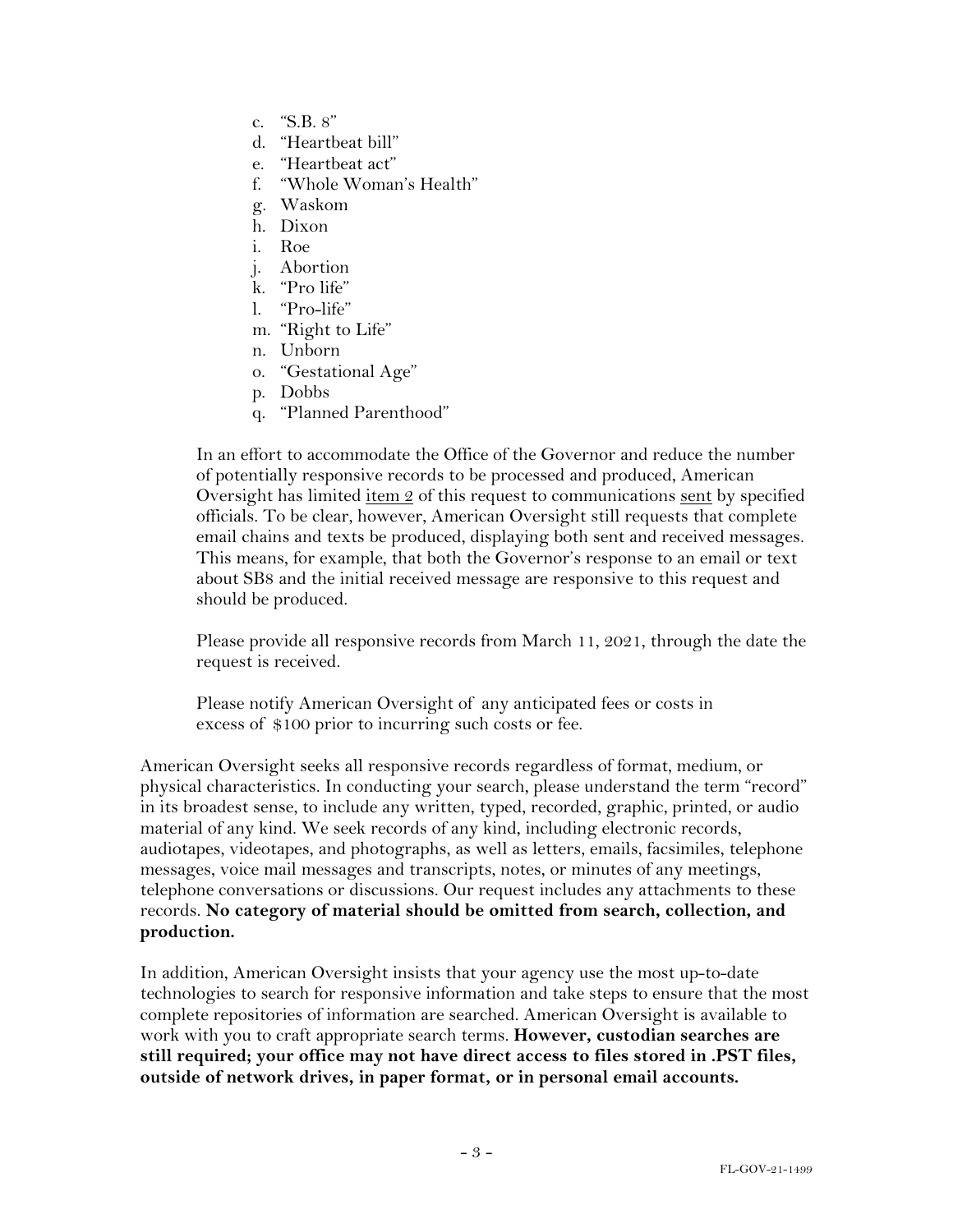In the event some portions of the requested records are properly exempt from disclosure, please disclose any reasonably segregable non-exempt portions of the requested records. If it is your position that a document contains non-exempt segments, but that those non-exempt segments are so dispersed throughout the document as to make segregation impossible, please state what portion of the document is non-exempt, and how the material is dispersed throughout the document. If a request is denied in whole, please state specifically that it is not reasonable to segregate portions of the record for release.

Please take appropriate steps to ensure that records responsive to this request are not deleted by your office before the completion of processing for this request. If records potentially responsive to this request are likely to be located on systems where they are subject to potential deletion, including on a scheduled basis, please take steps to prevent that deletion, including, as appropriate, by instituting a litigation hold on those records.

To ensure that this request is properly construed, that searches are conducted in an adequate but efficient manner, and that extraneous costs are not incurred, American Oversight welcomes an opportunity to discuss its request with you before you undertake your search or incur search or duplication costs. By working together at the outset, American Oversight and your agency can decrease the likelihood of costly and time-consuming litigation in the future.

Where possible, please provide responsive material in electronic format by email or in PDF or TIF format on a USB drive. Please send any responsive material being sent by mail to American Oversight, 1030 15th Street NW, Suite B255, Washington, DC 20005. If it will accelerate release of responsive records to American Oversight, please also provide responsive material on a rolling basis.

## **Conclusion**

American Oversight is a  $501(c)(3)$  nonprofit with the mission to promote transparency in government, to educate the public about government activities, and to ensure the accountability of government officials. American Oversight uses the information gathered, and its analysis of it, to educate the public through reports, press releases, or other media. American Oversight also makes materials it gathers available on its public website and promotes their availability on social media platforms, such as Facebook and Twitter.<sup>1</sup>

We share a common mission to promote transparency in government. American Oversight looks forward to working with your agency on this request. If you do not understand any part of this request, have any questions, or foresee any problems in fully

<sup>&</sup>lt;sup>1</sup> American Oversight currently has approximately 15,630 followers on Facebook and 108,900 followers on Twitter. American Oversight, Facebook,

https://www.facebook.com/weareoversight/ (last visited Oct. 22, 2021); American Oversight (@weareoversight), Twitter, https://twitter.com/weareoversight (last visited Oct. 22, 2021).